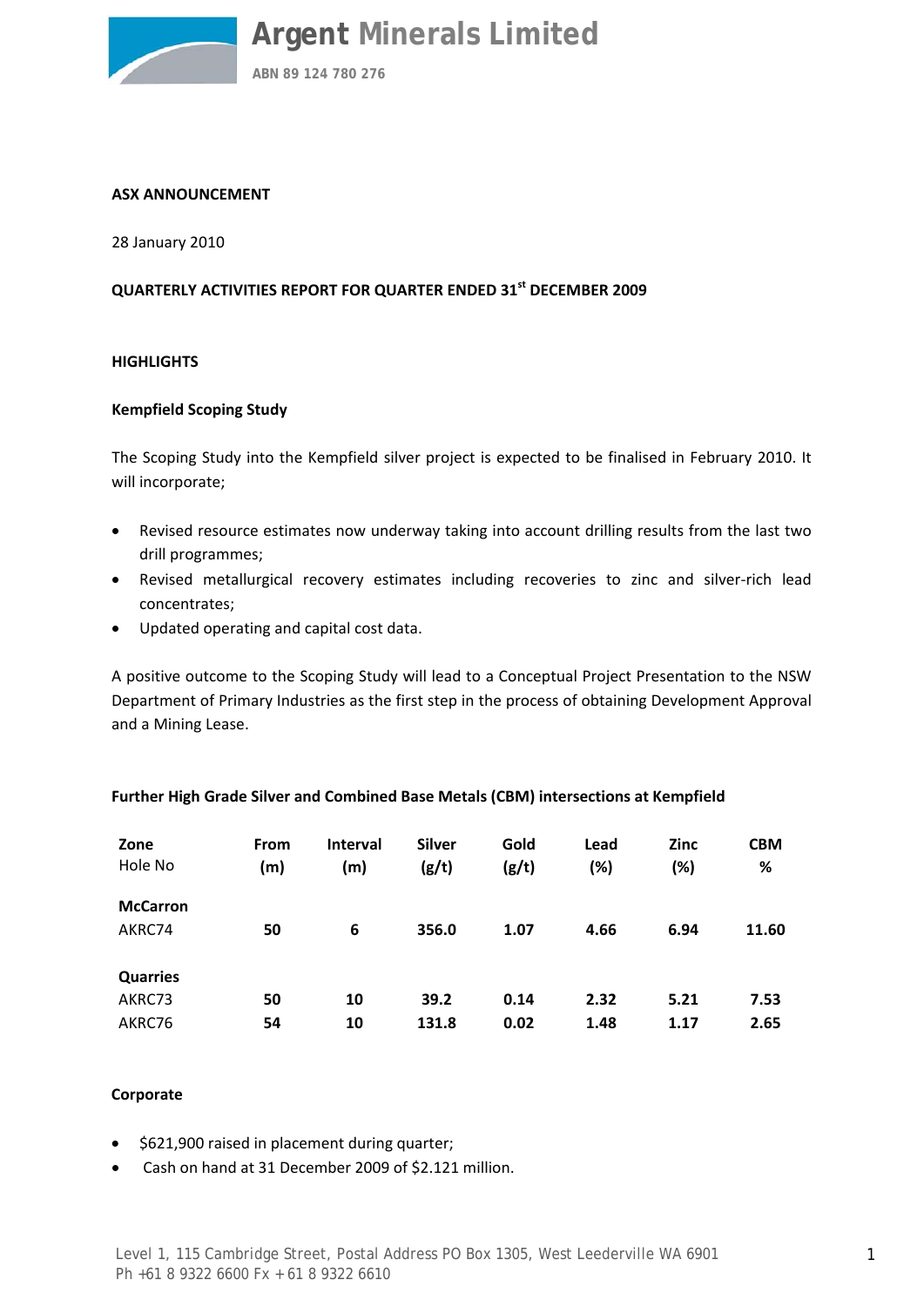

**ABN 89 124 780 276**

#### **KEMPFIELD**

Activities during the quarter were concentrated on progressing the Scoping Study for the Kempfield silver project, including further drilling aimed at delineating additional resources.

#### **Scoping Study**

In addition to the drilling described below, Scoping Study activities have included further metallurgical reviews and test work, a flora study and discussions with Native Title claimants.

The metallurgical test work included agitation and bottle roll tests on BJ zone samples collected for the earlier heap leach work. The bottle roll tests showed recoveries of 80% for oxide material, 89% for transitional material and 64% for sulphide material. Some of the sample head grade assays were considerably greater than the average resource grade and further bottle roll tests are being undertaken to confirm these results using lower grade samples.

A review has also been undertaken of previous flotation test work and new test work is being done on BJ and McCarron zone samples. The aim of this work is to determine whether flotation of the tails from the agitated leach process would yield saleable zinc and silver rich lead concentrates. Preliminary economic analysis indicates significantly enhanced financial returns if this can be achieved.

A flora study over the Kempfield project area has been undertaken by Anne Clements and Associates. The final report is expected in February 2010. A fauna study is to be undertaken in February 2010.

Constructive discussions with the Gundungurra Council, representatives of the Native Title Claimants to the area, concerning a Mining Agreement were begun in December 2009.

In anticipation of a positive outcome to the Scoping Study a conceptual mining project presentation is being prepared as the first step in the process of obtaining Development Approval and a Mining Lease. The Presentation is expected to be made to the NSW Department of Primary Industries in February 2010.

#### **Extension Drilling**

A programme of RC drilling was undertaken comprising 19 holes. Selected results for McCarron, Quarries and South Conglomerate Zones are shown below.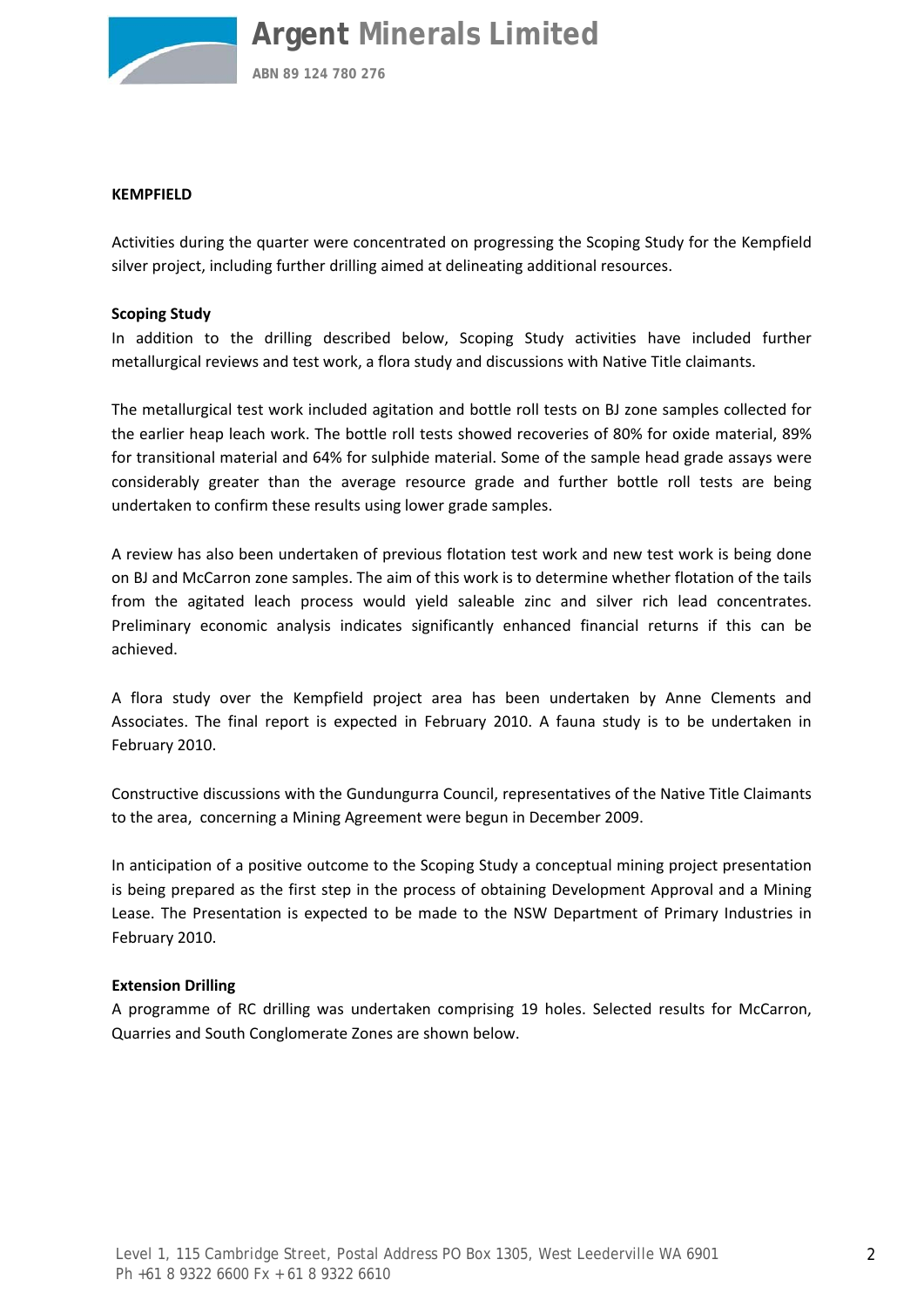

**ABN 89 124 780 276**

#### **McCarron Zone**

Results for holes 58 ‐ 62 were released to the market on 23 December 2009. The best intersection was in hole AKRC62, which has been included in the table below. It was located just north of the planned northern-most McCarron pit. Follow-up holes AKRC66, 74, 77 and 79 were drilled to the west, north and northwest of hole AKRC62.

Highly encouraging assay results are available for holes AKRC66 and 74 and are set out below. Results for holes AKRC77 and 79 are expected soon.

It is likely that the results of holes AKRC62, 66 and 74 will lead to an increase in resources in the McCarron zone.

In addition to some high grade silver intersections these holes include some broad intervals of low grade gold and some high grade base metals e.g., 6 metres of 11.6% CBM within a broader interval of 16 metres at 8% CBM.

| <b>McCarron Zone</b> |                |                 |               |       |      |      |            |
|----------------------|----------------|-----------------|---------------|-------|------|------|------------|
| <b>Hole No</b>       | <b>From</b>    | <b>Interval</b> | <b>Silver</b> | Gold  | Lead | Zinc | <b>CBM</b> |
|                      | (m)            | (m)             | (g/t)         | (g/t) | (%)  | (%)  | %          |
| AKRC62               | <b>Surface</b> | 44              | 71.6          | 0.20  | 0.03 | 0.46 | 0.49       |
| Including            | 4              | 6               | 212.7         | 0.37  | 0.02 | 0.74 | 0.76       |
| Including            | 4              | $\overline{2}$  | 320.0         | 0.36  | 0.01 | 0.73 | 0.74       |
| Including            | 36             | 6               | 133.3         | 0.59  | 0.03 | 0.46 | 0.49       |
| Including            | 40             | $\overline{2}$  | 134.0         | 1.53  | 0.02 | 0.74 | 0.76       |
| And                  | 68             | 4               | 4.4           | 1.21  | 0.06 | 0.17 | 0.23       |
| AKRC66               | <b>Surface</b> | 28              | 37.6          | 0.41  | 1.99 | 0.41 | 2.40       |
| Including            | 0              | 2               | 27.2          | 2.15  | 0.52 | 0.23 | 0.75       |
| Including            | 4              | 4               | 146.0         | 0.29  | 0.65 | 0.09 | 0.74       |
| AKRC74               | 12             | 44              | 159.7         | 0.41  | 1.68 | 1.98 | 3.66       |
| Including            | 20             | 6               | 365.0         | 0.20  | 0.66 | 0.27 | 0.97       |
| Including            | 40             | 16              | 190.7         | 0.53  | 3.14 | 4.89 | 8.03       |
| Including            | 50             | 6               | 356.0         | 1.07  | 4.66 | 6.94 | 11.60      |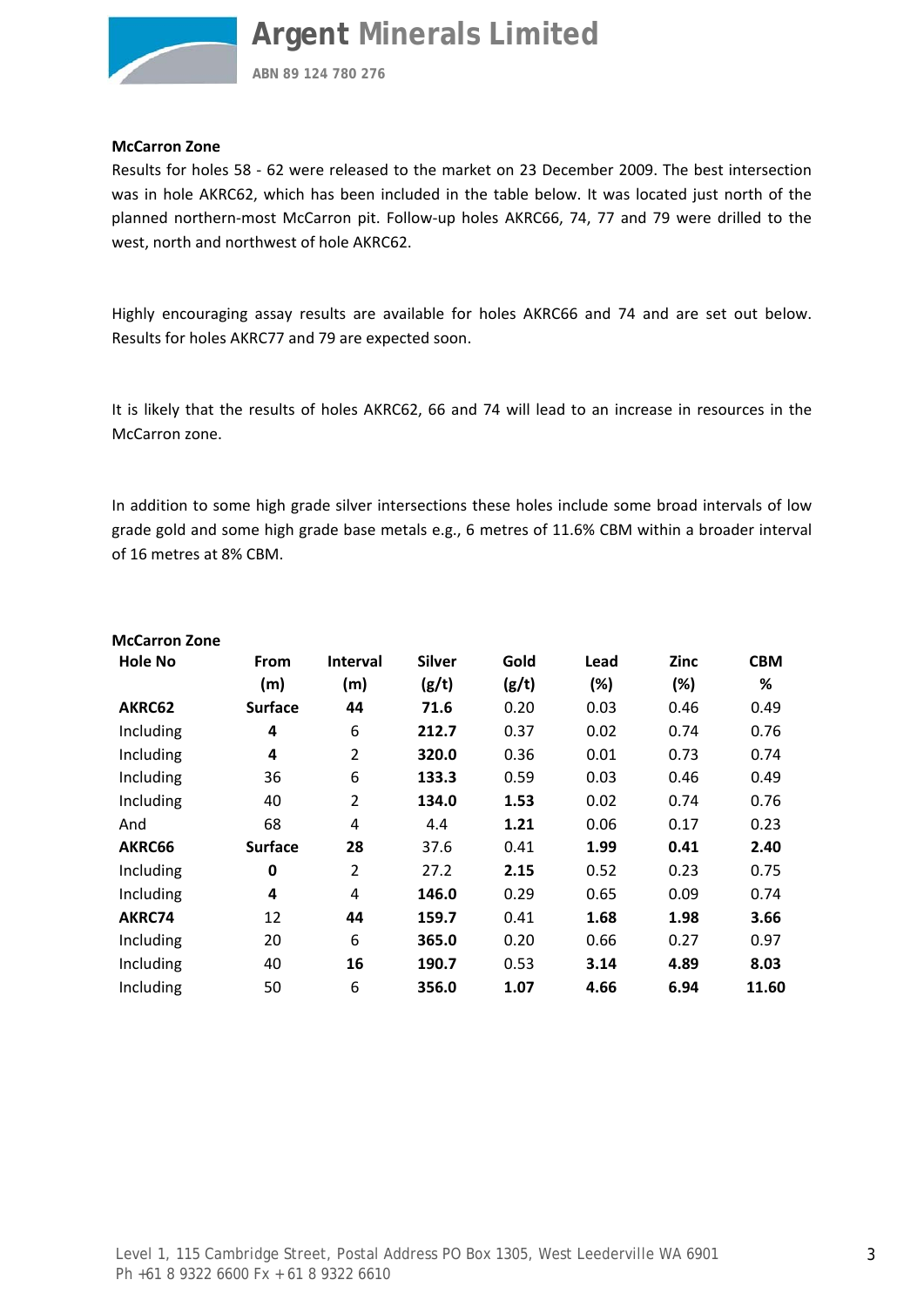

**ABN 89 124 780 276**

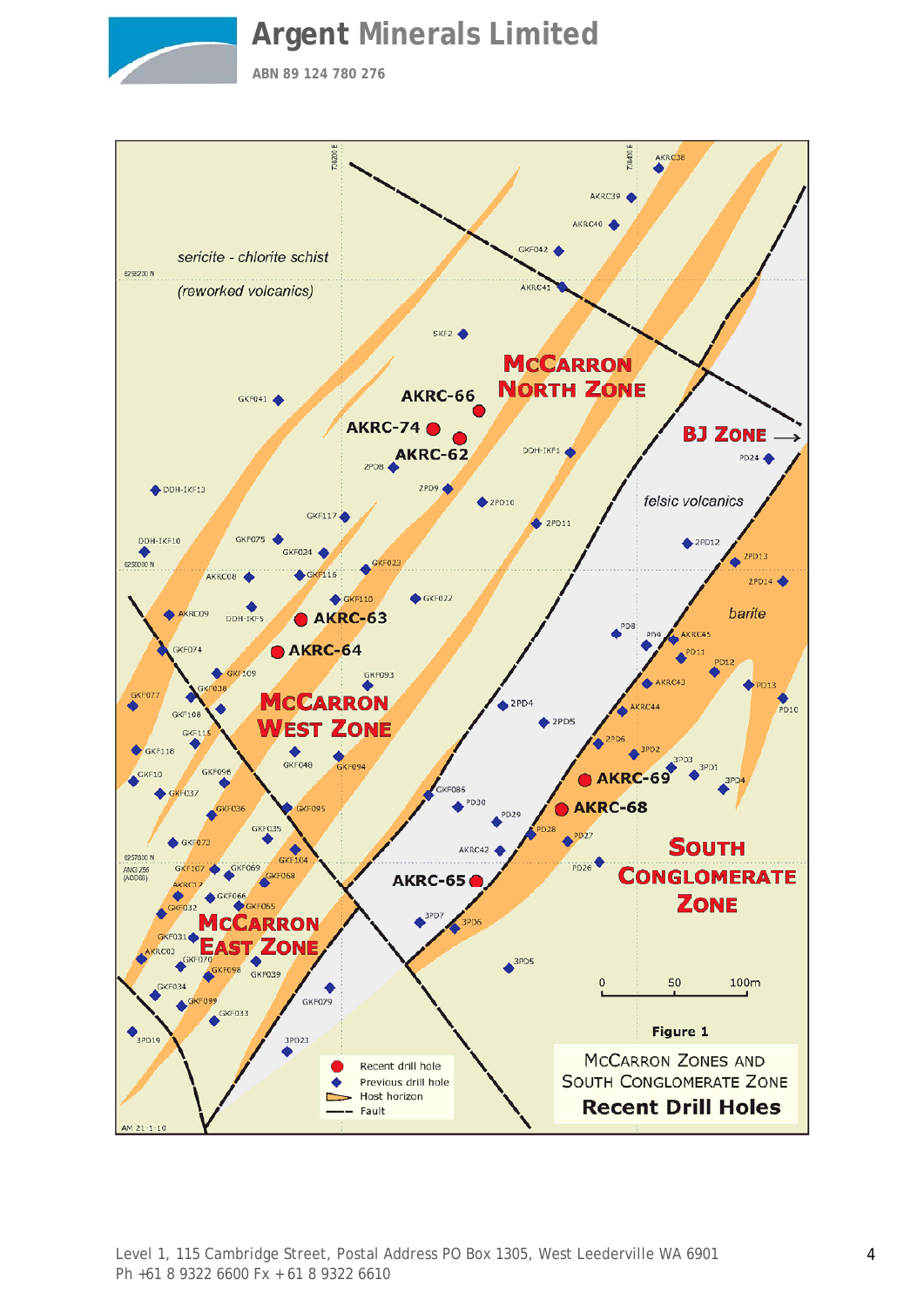

**ABN 89 124 780 276**

#### **Quarries Zone**

A total of 10 holes were drilled to test the numerous barite horizons that lie adjacent to the central part of the Quarries zone.



Level 1, 115 Cambridge Street, Postal Address PO Box 1305, West Leederville WA 6901 Ph +61 8 9322 6600 Fx + 61 8 9322 6610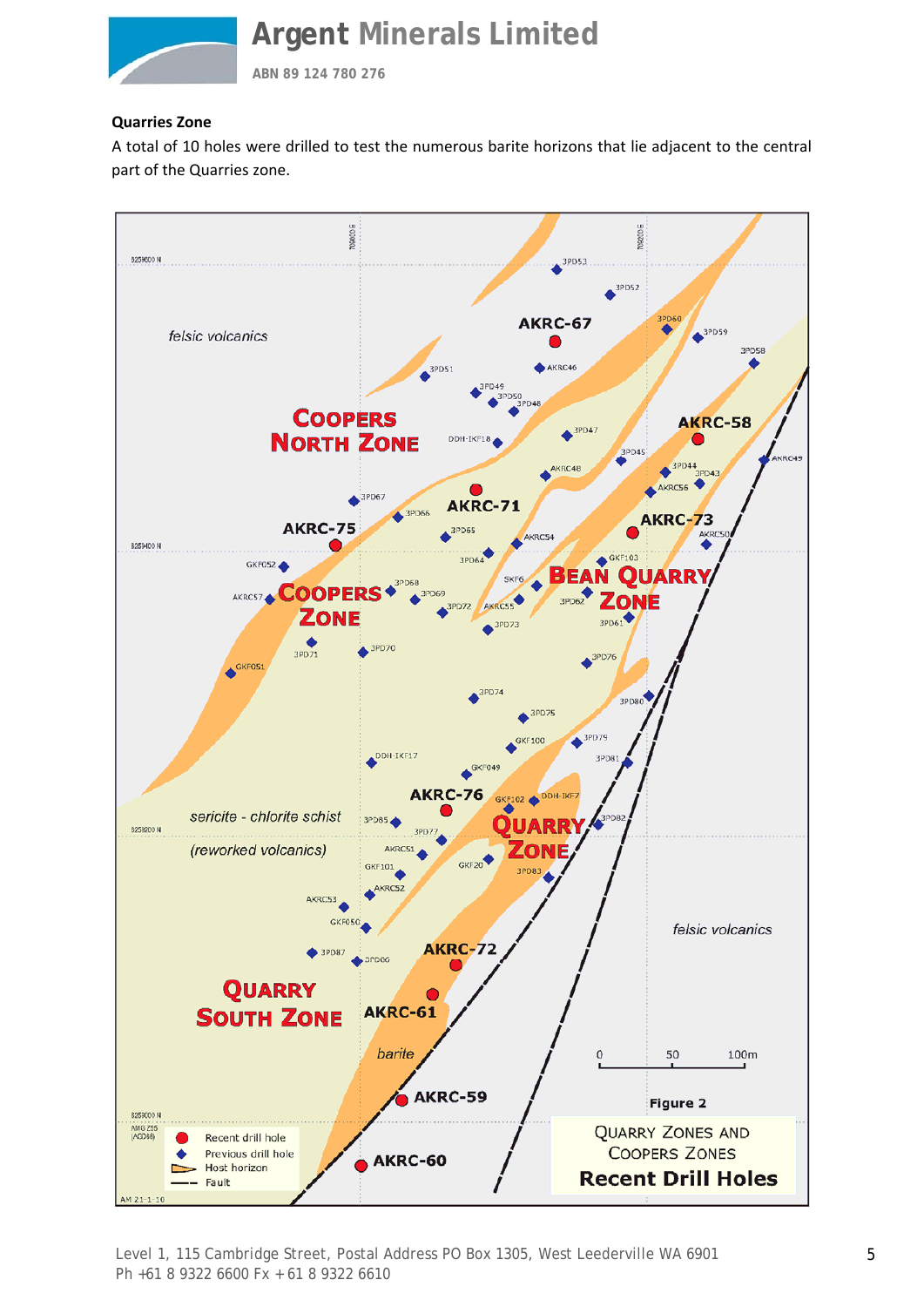

**Quarries Zone** 

**Argent Minerals Limited**

**ABN 89 124 780 276**

The current and earlier holes have outlined mineralization below and along strike from the Bean Quarry which was mined for barite last century. Hole AKRC73 is notable for high grade lead / zinc including 2 metres at 12% CBM. Modelling will be undertaken to determine whether the mineralization is likely to support a pit.

Hole AKRC76 was drilled to confirm an area within the Quarries zone resource model. The results, which include 24 metres at 105.8 g/t Ag and 10 metres at 131.8 g/t Ag, are expected to confirm if not improve the resource model.

| Quarries Zone  |      |                 |               |       |      |             |            |
|----------------|------|-----------------|---------------|-------|------|-------------|------------|
| <b>Hole No</b> | From | <b>Interval</b> | <b>Silver</b> | Gold  | Lead | <b>Zinc</b> | <b>CBM</b> |
|                | (m)  | (m)             | (g/t)         | (g/t) | (%)  | (%)         | %          |
| AKRC73         | 48   | 32              | 16.2          | 0.06  | 1.14 | 2.74        | 3.88       |
| Including      | 50   | 10              | 39.2          | 0.14  | 2.32 | 5.21        | 7.53       |
| Including      | 52   | 2               | 62.2          | 0.28  | 2.71 | 9.29        | 12.00      |
| AKRC76         | 8    | 56              | 72.9          | 0.03  | 1.41 | 1.29        | 2.70       |
| Including      | 8    | 16              | 105.8         | 0.04  | 0.84 | 0.29        | 1.13       |
| Including      | 46   | 8               | 49.6          | 0.06  | 2.81 | 3.25        | 6.06       |
| Including      | 54   | 10              | 131.8         | 0.02  | 1.48 | 1.17        | 2.65       |

#### **South Conglomerate Zone**

A programme of 4 RC holes has tested approximately 200 metres of a mineralized north ‐ south trending barite horizon to the south of the BJ Zone.

The southern most hole, AKRC65, intersected 12 metres of 4.9% CBM, 24.1g/t Ag and 0.56g/t Au from 44 metres down hole. Hole AKRC78 has recently been drilled and assay results are expected in two weeks will determine if the mineralization extends closer to surface.

| <b>Hole No</b> | From | <b>Interval</b> | <b>Silver</b> | Gold  | Lead | <b>Zinc</b> | СВМ  |
|----------------|------|-----------------|---------------|-------|------|-------------|------|
|                | (m)  | (m)             | (g/t)         | (g/t) | (%)  | (%)         | %    |
| AKRC65         | 44   | 12              | 24.1          | 0.56  | 1.48 | 3.39        | 4.87 |
| Including      | 50   | 4               | 42.0          | 0.69  | 2.75 | 5.52        | 8.27 |

The detailed results for this drilling campaign are set at Table 1 on page 8 and 9.

Argent may earn a 70% interest in the Kempfield Tenements from Golden Cross Resources Limited by the expenditure of \$2.745 million by July 2013.

#### **WEST WYALONG**

As advised to the market on 23 December 2009, the 300 metre diamond tail on hole WGC001 drilled to explore the combined gravity / magnetic anomalies was not successful in intersecting any metal values of significance.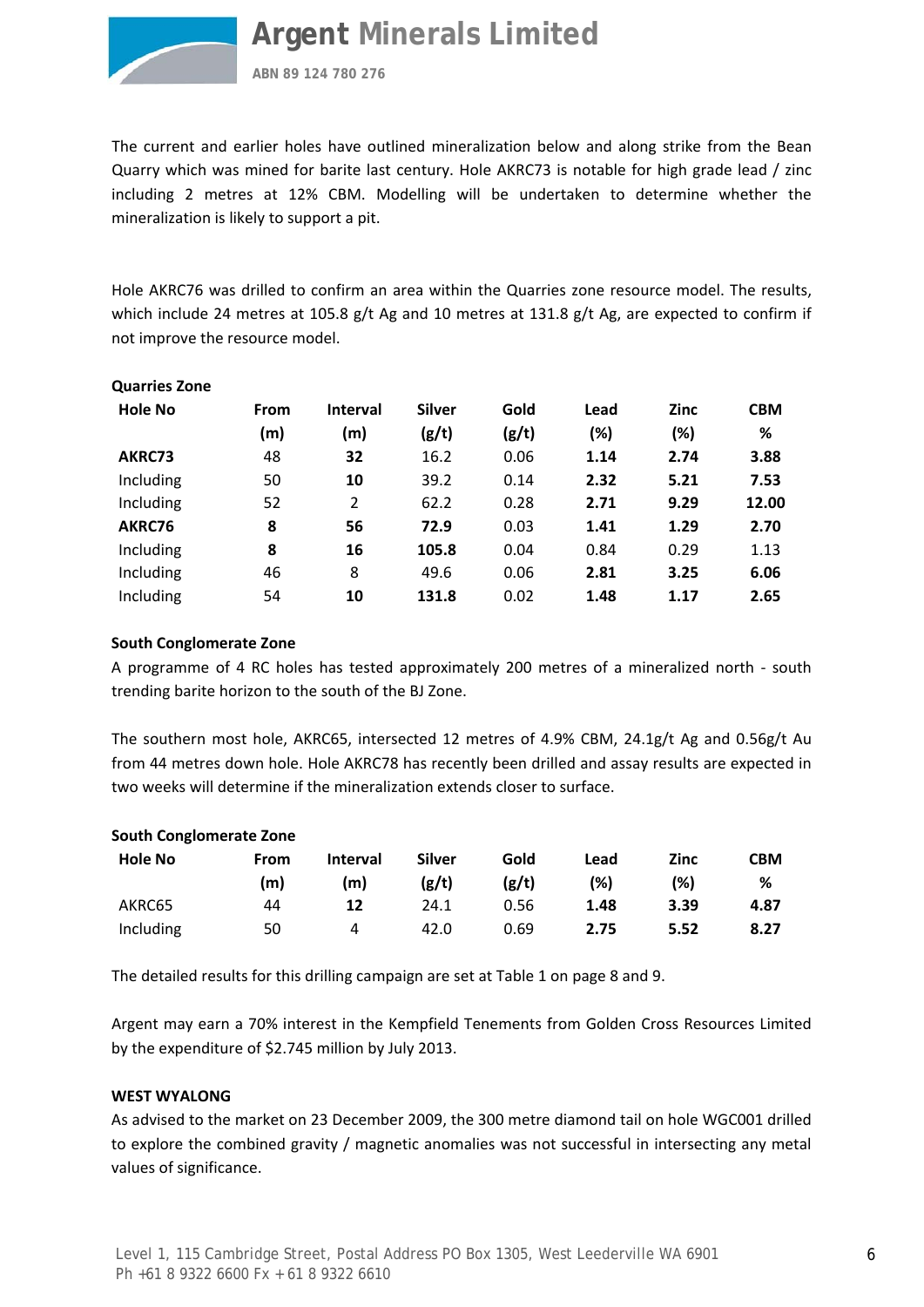

**ABN 89 124 780 276**

Drilling to follow up the 2 metres of 22.7 g/t Au at 60m in the initial 200m section of hole WGC001 will be undertaken in the first quarter of this year.

Argent may earn a 70% interest in the West Wyalong Tenements from Golden Cross Resources Limited by the expenditure of \$1.03 million by July 2013.

#### **SUNNY CORNER**

A base metals marketing consultant has been retained to investigate potential markets for the bulk concentrate that previous test work has shown could be produced from the Sunny Corner deposit.

That work indicated a 97% metal recovery to a 30% by weight bulk concentrate grading 2.3% Cu, 8.8% Pb, 20.5% Zn and 180 g/t Ag.

A report of a review of previous drilling at Sunny Corner undertaken by VMS expert Rod Sainty was released to the market on 30 October 2009. Follow up drilling is expected to be undertaken later in the March quarter.

Argent may earn a 70% interest in the Sunny Corner Tenements from Golden Cross Resources Limited by the expenditure of \$0.686 million by July 2013.

#### **CORPORATE**

During the quarter a placement of 6,291,000 shares at \$0.10 was made to sophisticated investors raising a total, after costs, of \$588,672.

#### **CASH RESERVES**

Cash at 31 December 2009 was \$ 2.121 million.

For more information:

[www.argentminerals.com.au](http://www.argentminerals.com.au/)

Kerry McHugh Executive Chairman Argent Minerals Limited Ph: 0404 465 154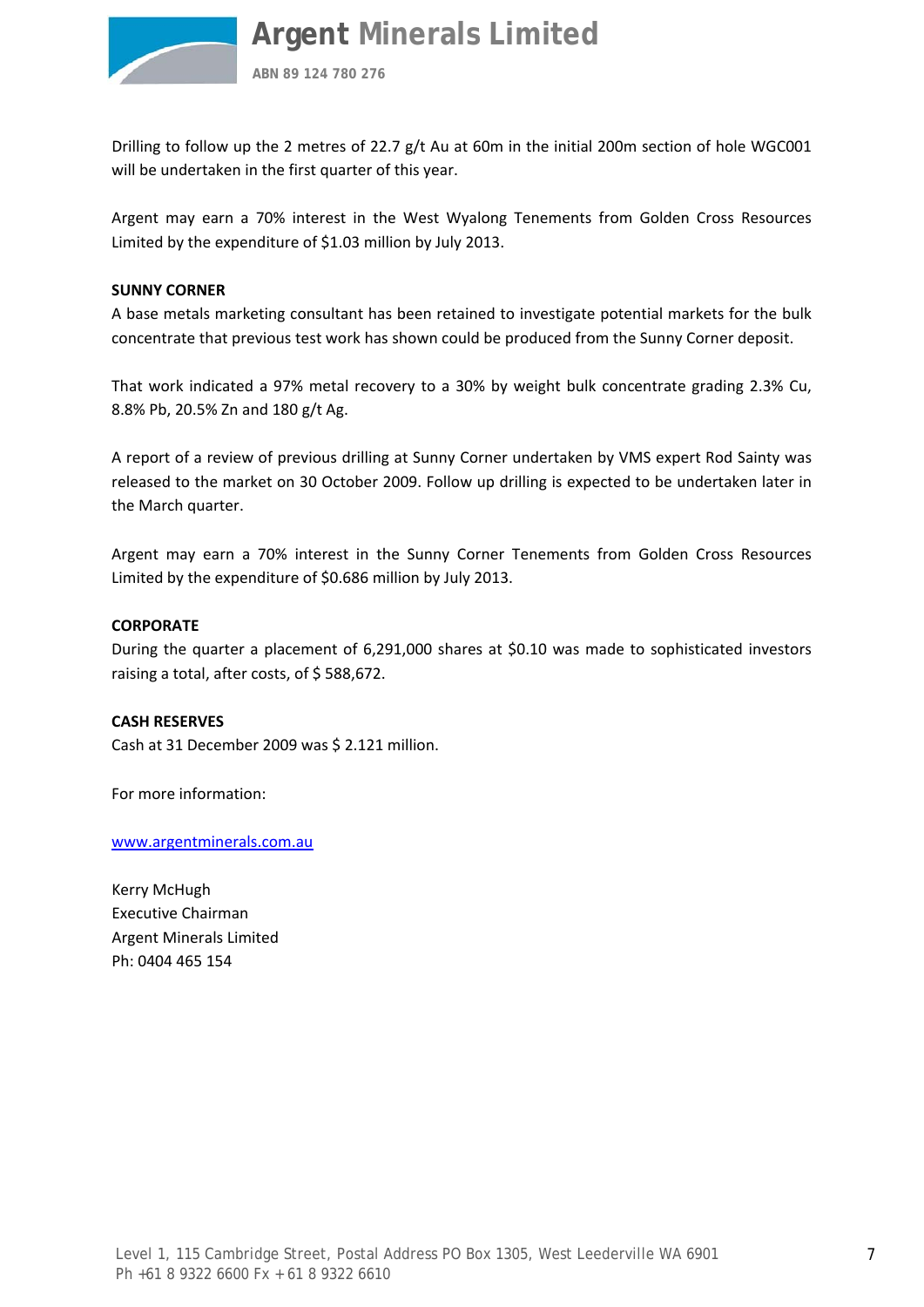**ABN 89 124 780 276**

#### **Table 1 Kempfield extension drilling detailed results**

| Hole<br><b>No</b>     | <b>Easting</b>            | <b>Northing</b> | From<br>(m)    | Interval<br>(m)         | <b>Silver</b><br>(g/t) | Gold<br>(g/t) | Lead<br>(%) | <b>Zinc</b><br>(%) | <b>CBM</b><br>% |
|-----------------------|---------------------------|-----------------|----------------|-------------------------|------------------------|---------------|-------------|--------------------|-----------------|
| <b>McCarron West</b>  |                           |                 |                |                         |                        |               |             |                    |                 |
| AKRC63                | 708285                    | 6258150         | 10             | 4                       | 38.7                   | 0.09          | 2.14        | 0.43               | 2.57            |
|                       |                           |                 | 18             | 4                       | 35.4                   | 0.10          | 1.69        | 0.28               | 1.97            |
|                       |                           |                 | 30             | 4                       | 4.4                    | 0.02          | 0.12        | 2.01               | 2.13            |
| <b>McCarron West</b>  |                           |                 |                |                         |                        |               |             |                    |                 |
| AKRC64                | 708269                    | 6258127         | <b>Surface</b> | 20                      | 32.1                   | 0.11          | 1.3         | 0.24               | 1.54            |
|                       |                           | Including       | 12             | 6                       | 70.2                   | 0.18          | 1.58        | 0.31               | 1.89            |
|                       |                           | And             | 30             | 4                       | 47.7                   | 0.23          | 2.19        | 0.61               | 2.80            |
|                       |                           | Including       | 30             | $\overline{2}$          | 64.5                   | 0.15          | 3.12        | 0.73               | 3.85            |
|                       | <b>South Conglomerate</b> |                 |                |                         |                        |               |             |                    |                 |
| AKRC65                | 708405                    | 6257970         | 40             | 20                      | 17.8                   | 0.46          | 0.95        | 2.20               | 3.15            |
|                       |                           | Including       | 44             | 12                      | 24.1                   | 0.56          | 1.48        | 3.39               | 4.87            |
|                       |                           | Including       | 50             | 4                       | 42.0                   | 0.69          | 2.75        | 5.52               | 8.27            |
| <b>McCarron North</b> |                           |                 |                |                         |                        |               |             |                    |                 |
| AKRC66                | 708406                    | 6258293         | <b>Surface</b> | 28                      | 37.6                   | 0.41          | 1.99        | 0.41               | 2.40            |
|                       |                           | Including       | 0              | $\overline{2}$          | 27.2                   | 2.15          | 0.52        | 0.23               | 0.75            |
|                       |                           | Including       | 4              | 4                       | 146.0                  | 0.29          | 0.65        | 0.09               | 0.74            |
| <b>Coopers</b>        |                           |                 |                |                         |                        |               |             |                    |                 |
| AKRC67                | 709249                    | 6259730         | 32             | 4                       | 66.1                   | 0.12          | 0.07        | 0.37               | 0.44            |
|                       | <b>South Conglomerate</b> |                 |                |                         |                        |               |             |                    |                 |
| AKRC68                | 708463                    | 6258020         | 10             | 12                      | 54.9                   | 0.14          | 0.16        | 0.06               | 0.22            |
|                       |                           | including       | 18             | $\overline{2}$          | 78.3                   | 0.07          | 0.06        | 0.04               | 0.10            |
|                       | <b>South Conglomerate</b> |                 |                |                         |                        |               |             |                    |                 |
| AKRC69                | 708479                    | 6258040         | 12             | 16                      | 64.2                   | 0.18          | 0.14        | 0.04               | 0.18            |
|                       |                           | Including       | 12             | 8                       | 73.6                   | 0.17          | 0.13        | 0.03               | 0.16            |
| <b>B J North</b>      |                           |                 |                |                         |                        |               |             |                    |                 |
| AKRC70                | 708943                    | 6258441         |                | nothing of significance |                        |               |             |                    |                 |
| <b>Coopers North</b>  |                           |                 |                |                         |                        |               |             |                    |                 |
| AKRC71                | 709194                    | 6259626         | 44             | 10                      | 2.5                    | 0.02          | 0.65        | 1.85               | 2.50            |
| <b>Quarries South</b> |                           |                 |                |                         |                        |               |             |                    |                 |
| AKRC72                | 709180                    | 6259293         | 10             | 6                       | 50.8                   | 0.01          | 0.21        | 0.05               | 0.26            |
|                       |                           | And             | 62             | $\overline{2}$          | 4.8                    | 1.26          | 0.02        | 0.46               | 0.48            |
|                       |                           | And             | 80             | $\overline{2}$          | 8.1                    | 2.57          | 1.83        | 0.26               | 2.09            |
| <b>Beans Quarry</b>   |                           |                 |                |                         |                        |               |             |                    |                 |
| AKRC73                | 709303                    | 6259596         | 34             | 8                       | 16.1                   | 0.05          | 1.49        | 1.11               | 2.60            |
|                       |                           | And             | 48             | 32                      | 16.2                   | 0.06          | 1.14        | 2.74               | 3.88            |
|                       |                           | Including       | 50             | 10                      | 39.2                   | 0.14          | 2.32        | 5.21               | 7.53            |
|                       |                           | Including       | 52             | $\overline{2}$          | 62.2                   | 0.28          | 2.71        | 9.29               | 12.00           |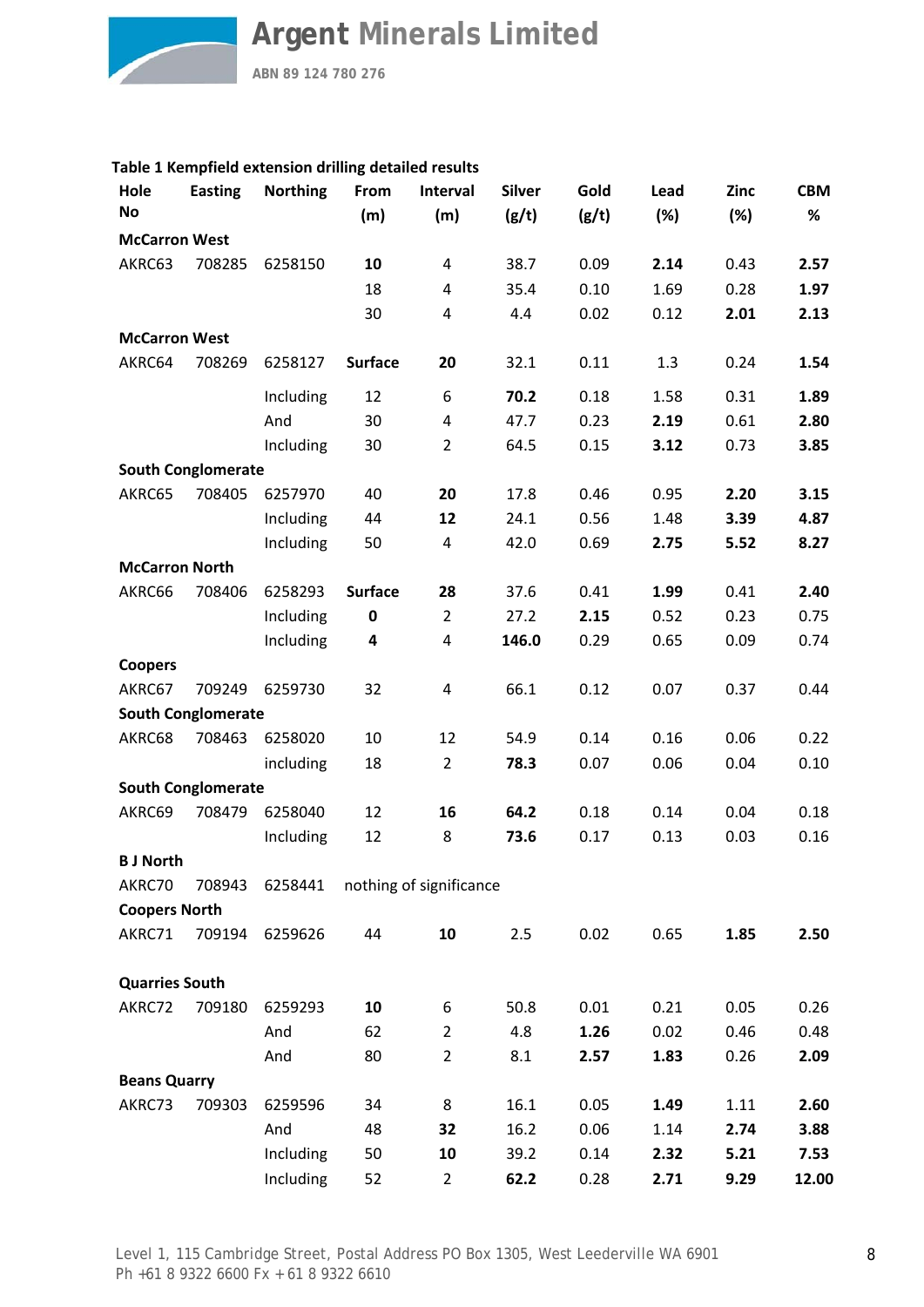

**ABN 89 124 780 276**

| Hole<br>No            | <b>Easting</b> | <b>Northing</b> | From<br>(m) | <b>Interval</b><br>(m)  | <b>Silver</b><br>(g/t) | Gold<br>(g/t) | Lead<br>(%) | <b>Zinc</b><br>(%) | <b>CBM</b><br>$\%$ |
|-----------------------|----------------|-----------------|-------------|-------------------------|------------------------|---------------|-------------|--------------------|--------------------|
| <b>McCarron North</b> |                |                 |             |                         |                        |               |             |                    |                    |
| AKRC74                | 708375         | 6258280         | 12          | 44                      | 159.7                  | 0.41          | 1.68        | 1.98               | 3.66               |
|                       |                | Including       | 20          | 6                       | 365.0                  | 0.20          | 0.66        | 0.27               | 0.97               |
|                       |                | Including       | 40          | 16                      | 190.7                  | 0.53          | 3.14        | 4.89               | 8.03               |
|                       |                | Including       | 50          | 6                       | 356.0                  | 1.07          | 4.66        | 6.94               | 11.60              |
|                       |                | And             | 90          | 18                      | 23.8                   | 0.28          | 0.71        | 2.15               | 2.86               |
|                       |                | including       | 90          | 4                       | 31.0                   | 0.29          | 0.92        | 2.45               | 3.37               |
| <b>Coopers North</b>  |                |                 |             |                         |                        |               |             |                    |                    |
| AKRC75                | 709096         | 6259587         |             | Nothing of significance |                        |               |             |                    |                    |
| Henry's Quarry        |                |                 |             |                         |                        |               |             |                    |                    |
| AKRC76                | 709173         | 6259402         | 8           | 56                      | 72.9                   | 0.03          | 1.41        | 1.29               | 2.70               |
|                       |                | Including       | 8           | 16                      | 105.8                  | 0.04          | 0.84        | 0.29               | 1.13               |
|                       |                | Including       | 46          | 8                       | 49.6                   | 0.06          | 2.81        | 3.25               | 6.06               |
|                       |                | including       | 54          | 10                      | 131.8                  | 0.02          | 1.48        | 1.17               | 2.65               |

#### **Competent Person Statements**

The information in this Report that relates to Exploration is based on information compiled by David Timms who is a member of the Australian Institute of Geoscientists, and a Technical Consultant to Argent, and who has sufficient experience relevant to the style of mineralisation and type of deposit under consideration and to the activity being undertaken to qualify as a Competent Person as defined in the 2004 Edition of the "Australasian Code for Reporting of Exploration Results, Mineral Resources and Ore Reserves". Mr Timms consents to the inclusion in the report of the matters based on the information in the form and context in which it appears.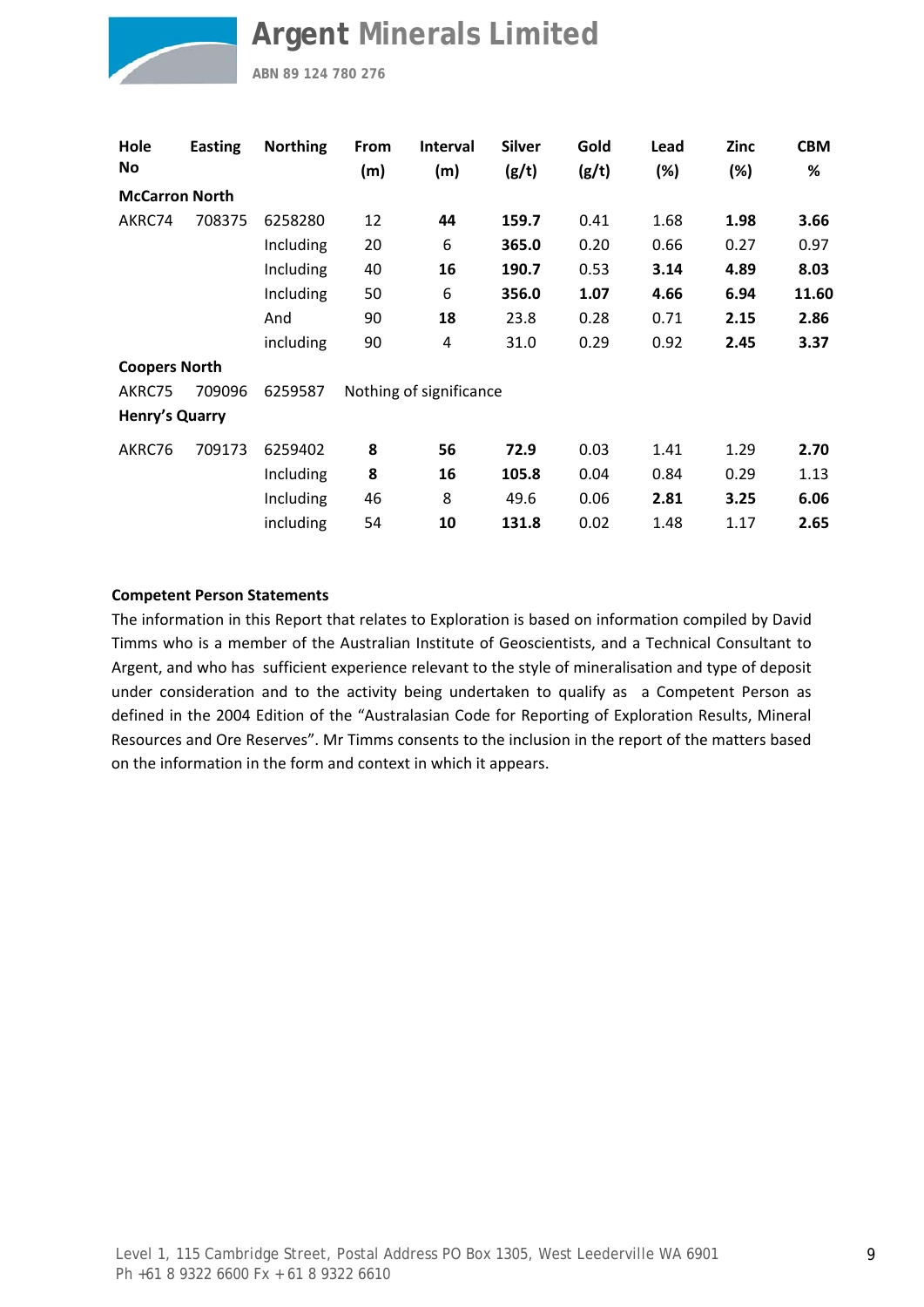# **Appendix 5B**

*Rule 5.3* 

٦

## **Mining exploration entity quarterly report**

Introduced 1/7/96. Origin: Appendix 8. Amended 1/7/97, 1/7/98, 30/9/2001.

Name of entity

#### **ARGENT MINERALS LIMITED**

| ABN | Quarter ended ("current quarter") |
|-----|-----------------------------------|
|-----|-----------------------------------|

**89 124 780 276 31 December 2009** 

#### **Consolidated statement of cash flows**

|                                    | Cash flows related to operating activities                                                                                                                                                                                                                                                             | Current quarter<br>\$A '000 | Year to date<br>\$A '000 |
|------------------------------------|--------------------------------------------------------------------------------------------------------------------------------------------------------------------------------------------------------------------------------------------------------------------------------------------------------|-----------------------------|--------------------------|
| 1.1                                | Receipts from product sales and related debtors                                                                                                                                                                                                                                                        |                             |                          |
| 1.2                                | Payments for<br>(a) exploration and evaluation<br>(b) development<br>(c) production<br>(d) administration                                                                                                                                                                                              | (425)<br>(92)               | (562)<br>(173)           |
| 1.3                                | Dividends received                                                                                                                                                                                                                                                                                     |                             |                          |
| 1.4<br>1.5                         | Interest and other items of a similar nature received<br>Interest and other costs of finance paid                                                                                                                                                                                                      | 17                          | 35                       |
| 1.6                                | Income taxes paid                                                                                                                                                                                                                                                                                      |                             |                          |
| 1.7                                | Other (provide details if material) – GST                                                                                                                                                                                                                                                              | (76)                        | (103)                    |
|                                    | <b>Net Operating Cash Flows</b>                                                                                                                                                                                                                                                                        | (576)                       | (803)                    |
| 1.8<br>1.9<br>Laur<br>1.10<br>1.11 | Cash flows related to investing activities<br>Payment for purchases of:<br>(a)prospects<br>(b) equity investments<br>(c) other fixed assets<br>Proceeds from sale of:<br>(a)prospects<br>(b) equity investments<br>(c) other fixed assets<br>Loans to other entities<br>Loans repaid by other entities | (6)                         | (6)                      |
| 1.12                               | Other (provide details if material)                                                                                                                                                                                                                                                                    |                             |                          |
|                                    | Net investing cash flows                                                                                                                                                                                                                                                                               |                             |                          |
| 1.13                               | Total operating and investing cash flows (carried<br>forward)                                                                                                                                                                                                                                          | (582)                       | (809)                    |

<sup>+</sup> See chapter 19 for defined terms.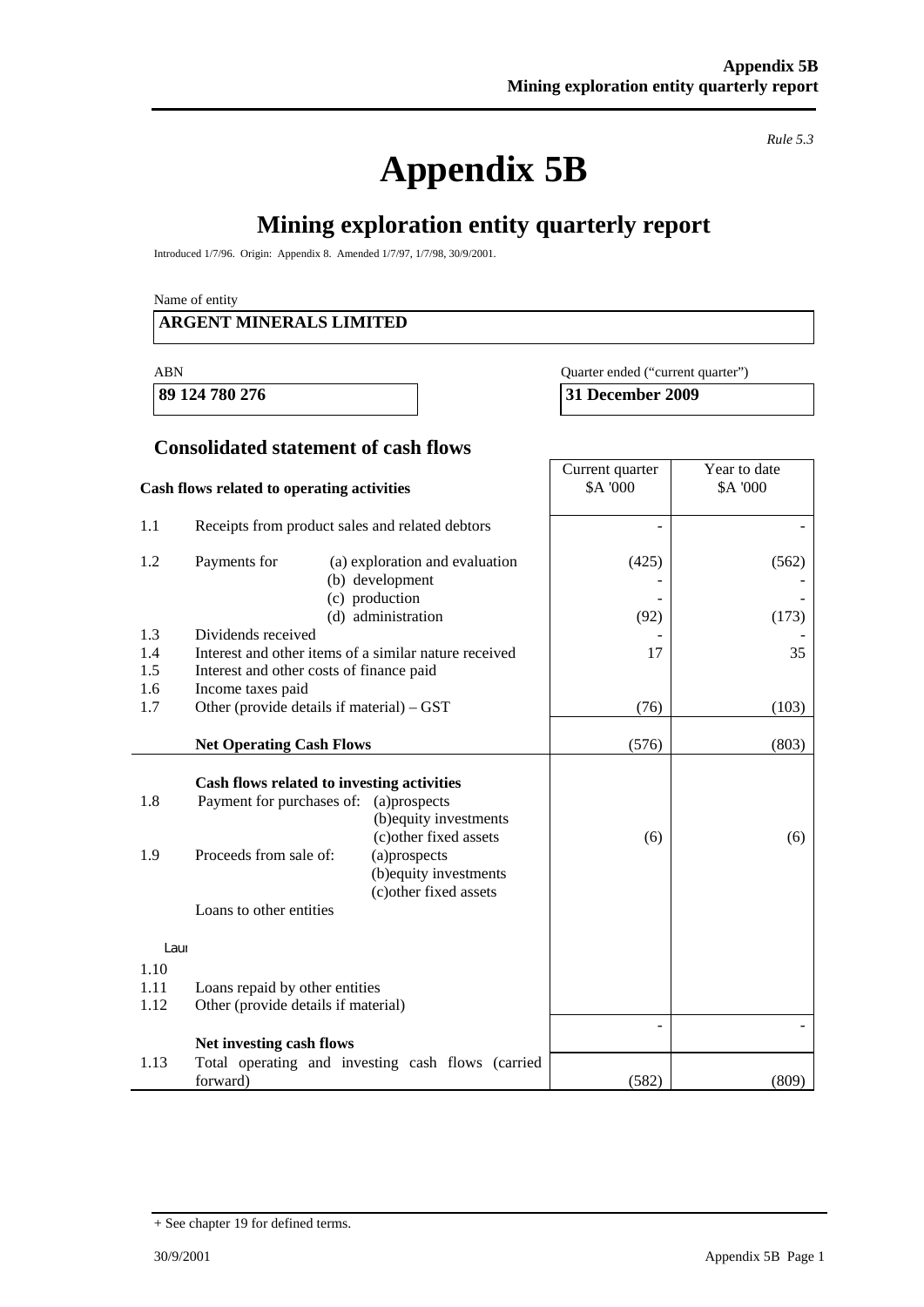| 1.13 | Total operating and investing cash flows      |       |       |
|------|-----------------------------------------------|-------|-------|
|      | (brought forward)                             | (582) | (809) |
|      |                                               |       |       |
|      | Cash flows related to financing activities    |       |       |
| 1.14 | Proceeds from issues of shares, options, etc. | 629   | 629   |
| 1.15 | Proceeds from sale of forfeited shares        |       |       |
| 1.16 | Proceeds from borrowings                      |       |       |
| 1.17 | Repayment of borrowings                       |       |       |
| 1.18 | Dividends paid                                |       |       |
| 1.19 | Other (provide details if material)           | (40)  | (40)  |
|      | Net financing cash flows                      | 589   | 589   |
|      |                                               |       |       |
|      | Net increase (decrease) in cash held          | 7     | (220) |
| 1.20 | Cash at beginning of quarter/year to date     | 2,114 | 2,341 |
| 1.21 | Exchange rate adjustments to item 1.20        |       |       |
| 1.22 | Cash at end of quarter                        | 2,121 | 2,121 |

## **Payments to directors of the entity and associates of the directors Payments to related entities of the entity and associates of the related entities**

|      |                                                                  | Current quarter<br>\$'000 |
|------|------------------------------------------------------------------|---------------------------|
| 1.23 | Aggregate amount of payments to the parties included in item 1.2 | 81                        |
| 1.24 | Aggregate amount of loans to the parties included in item 1.10   | -                         |

1.25 Explanation necessary for an understanding of the transactions

|                                                  | 000 |  |
|--------------------------------------------------|-----|--|
| Directors fees and remuneration                  |     |  |
| Accounting, bookkeeping and secretarial services |     |  |

#### **Non-cash financing and investing activities**

2.1 Details of financing and investing transactions which have had a material effect on consolidated assets and liabilities but did not involve cash flows

2.2 Details of outlays made by other entities to establish or increase their share in projects in which the reporting entity has an interest

<sup>+</sup> See chapter 19 for defined terms.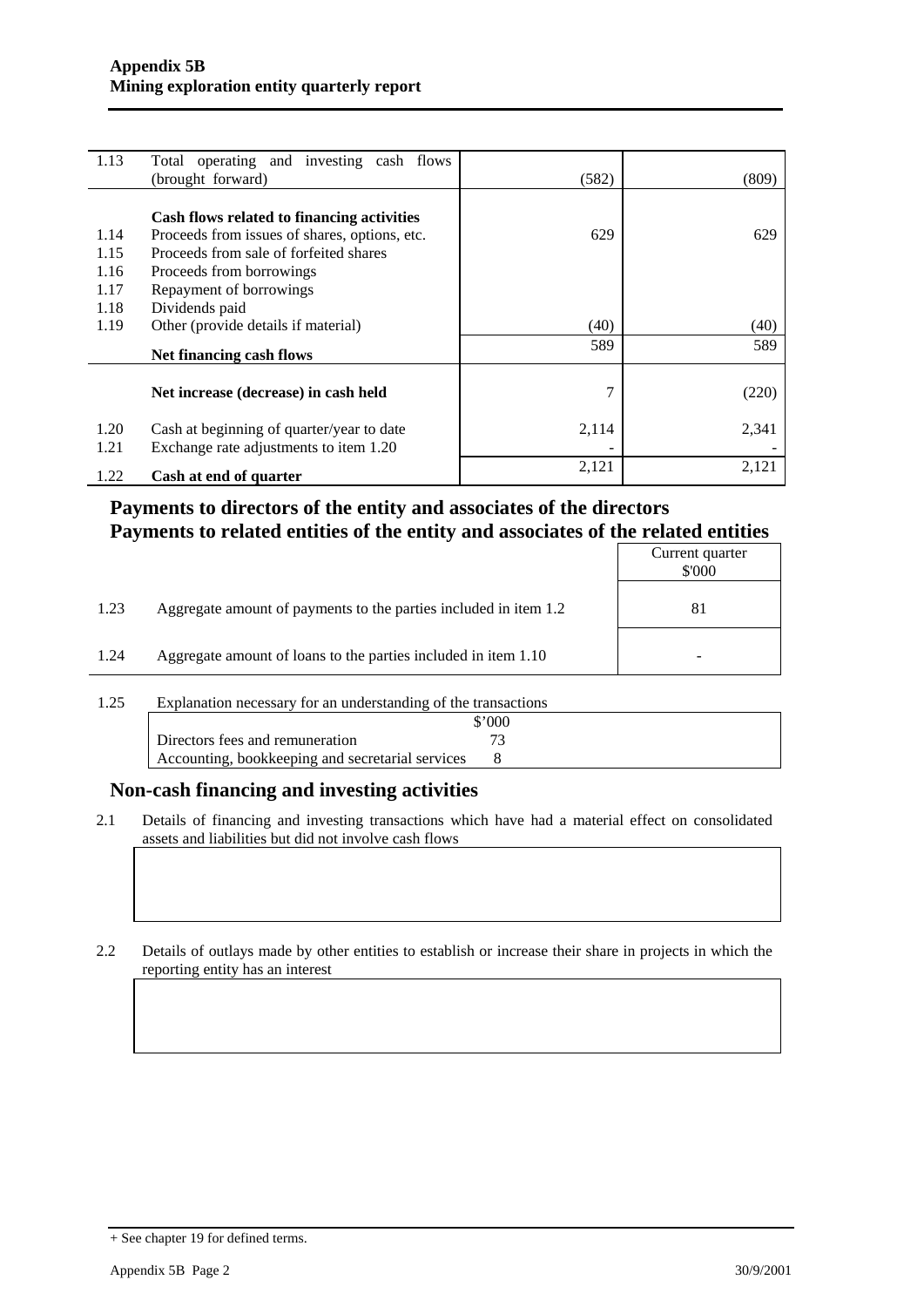#### **Financing facilities available**

*Add notes as necessary for an understanding of the position.* 

|     |                             | Amount available<br>\$A'000 | Amount used<br>A'000 |
|-----|-----------------------------|-----------------------------|----------------------|
| 3.1 | Loan facilities             | <b>NIL</b>                  |                      |
| 3.2 | Credit standby arrangements | <b>NIL</b>                  |                      |

## **Estimated cash outflows for next quarter**

|     |                            | \$A'000                  |
|-----|----------------------------|--------------------------|
| 4.1 | Exploration and evaluation | 450                      |
| 4.2 | Development                | $\overline{\phantom{0}}$ |
|     | <b>Total</b>               | 450                      |

## **Reconciliation of cash**

|     | Reconciliation of cash at the end of the quarter (as<br>shown in the consolidated statement of cash flows) to<br>the related items in the accounts is as follows. | Current quarter<br>A'000 | Previous quarter<br>A'000 |
|-----|-------------------------------------------------------------------------------------------------------------------------------------------------------------------|--------------------------|---------------------------|
| 5.1 | Cash on hand and at bank                                                                                                                                          | 34                       | 10                        |
| 5.2 | Deposits at call                                                                                                                                                  | 2,051                    | 2,068                     |
| 5.3 | Bank overdraft                                                                                                                                                    |                          |                           |
| 5.4 | Other (Bank Guarantee deposit)                                                                                                                                    | 36                       | 36                        |
|     | <b>Total: cash at end of quarter (item 1.22)</b>                                                                                                                  | 2,121                    | 2.144                     |

## **Changes in interests in mining tenements**

|     |                                                                        | Tenement reference | Nature of interest<br>(note (2)) | Interest at<br>beginning<br>of quarter | Interest<br>at end of<br>quarter |
|-----|------------------------------------------------------------------------|--------------------|----------------------------------|----------------------------------------|----------------------------------|
| 6.1 | Interests in mining<br>tenements<br>relinquished, reduced<br>or lapsed | Nil.               |                                  |                                        |                                  |
| 6.2 | Interests in mining<br>tenements acquired<br>or increased              | Nil                |                                  |                                        |                                  |

<sup>+</sup> See chapter 19 for defined terms.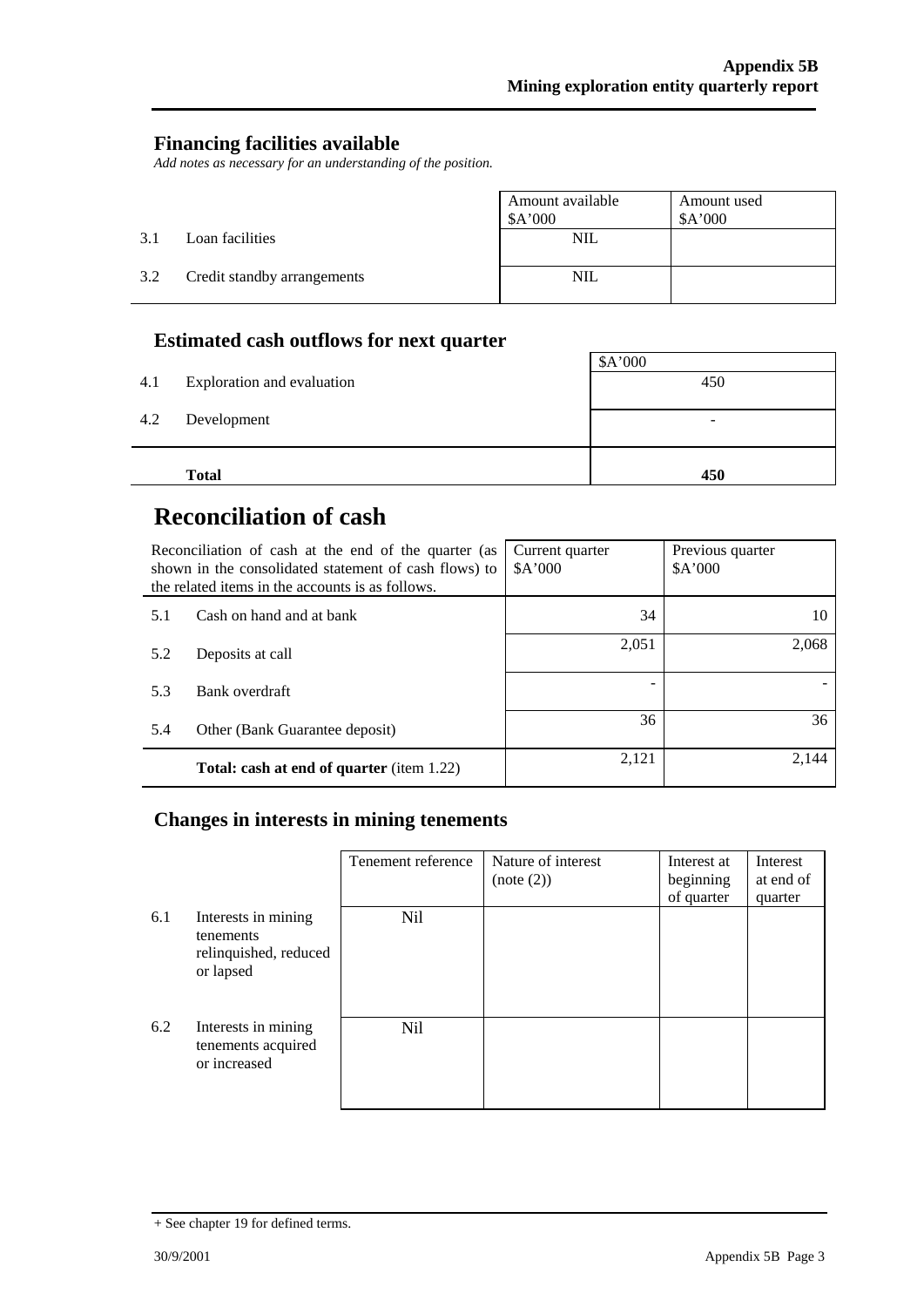#### **Issued and quoted securities at end of current quarter**

*Description includes rate of interest and any redemption or conversion rights together with prices and dates.* 

|         |                                     | Total number   | Number quoted | Issue price per    | Amount paid up per    |
|---------|-------------------------------------|----------------|---------------|--------------------|-----------------------|
|         |                                     |                |               | security (see note | security (see note 3) |
|         |                                     |                |               | $3)$ (cents)       | (cents)               |
| 7.1     | Preference                          |                |               |                    |                       |
|         | <sup>+</sup> securities             |                |               |                    |                       |
|         | (description)                       |                |               |                    |                       |
| 7.2     | Changes during                      |                |               |                    |                       |
|         | quarter                             |                |               |                    |                       |
|         | (a) Increases                       |                |               |                    |                       |
|         | through issues                      |                |               |                    |                       |
|         | (b) Decreases                       |                |               |                    |                       |
|         | through returns<br>of capital, buy- |                |               |                    |                       |
|         | backs,                              |                |               |                    |                       |
|         | redemptions                         |                |               |                    |                       |
| 7.3     | +Ordinary                           | 48,231,251     | 41,031,251    |                    |                       |
|         | securities                          |                |               |                    |                       |
|         |                                     |                |               |                    |                       |
| 7.4     | Changes during                      |                | ٠             |                    |                       |
|         | quarter                             |                |               |                    |                       |
|         | (a) Increases                       |                |               |                    |                       |
|         | through issues                      |                |               |                    |                       |
|         | (b) Decreases                       |                |               |                    |                       |
|         | through returns                     |                |               |                    |                       |
|         | of capital, buy-                    |                |               |                    |                       |
| $7.5$   | backs<br>+Convertible               |                |               |                    |                       |
|         | debt securities                     |                |               |                    |                       |
|         | (description)                       |                |               |                    |                       |
| 7.6     | Changes during                      |                |               |                    |                       |
|         | quarter                             |                |               |                    |                       |
|         | (a) Increases                       |                |               |                    |                       |
|         | through issues                      |                |               |                    |                       |
|         | (b) Decreases                       |                |               |                    |                       |
|         | through                             |                |               |                    |                       |
|         | securities                          |                |               |                    |                       |
|         | matured,                            |                |               |                    |                       |
|         | converted                           |                |               |                    |                       |
| $7.7\,$ | <b>Options</b><br>(description and  |                |               | Exercise price     | Expiry date           |
|         | conversion                          | 48,230,751     | 48,230,751    | \$0.20c            | 30 June 2011          |
|         | factor)                             |                |               |                    |                       |
| 7.8     | Issued during                       |                |               |                    |                       |
|         | quarter                             |                |               |                    |                       |
| 7.9     | <b>Exercised</b> during             |                |               |                    |                       |
|         | quarter                             |                |               |                    |                       |
| 7.10    | Expired during                      | $\overline{a}$ |               |                    |                       |
|         | quarter                             |                |               |                    |                       |
| 7.11    | <b>Debentures</b>                   | $\overline{a}$ |               |                    |                       |
|         | (totals only)                       |                |               |                    |                       |
| 7.12    | <b>Unsecured</b>                    |                |               |                    |                       |
|         | notes (totals                       |                |               |                    |                       |
|         | <i>only</i> )                       |                |               |                    |                       |
|         |                                     |                |               |                    |                       |

<sup>+</sup> See chapter 19 for defined terms.